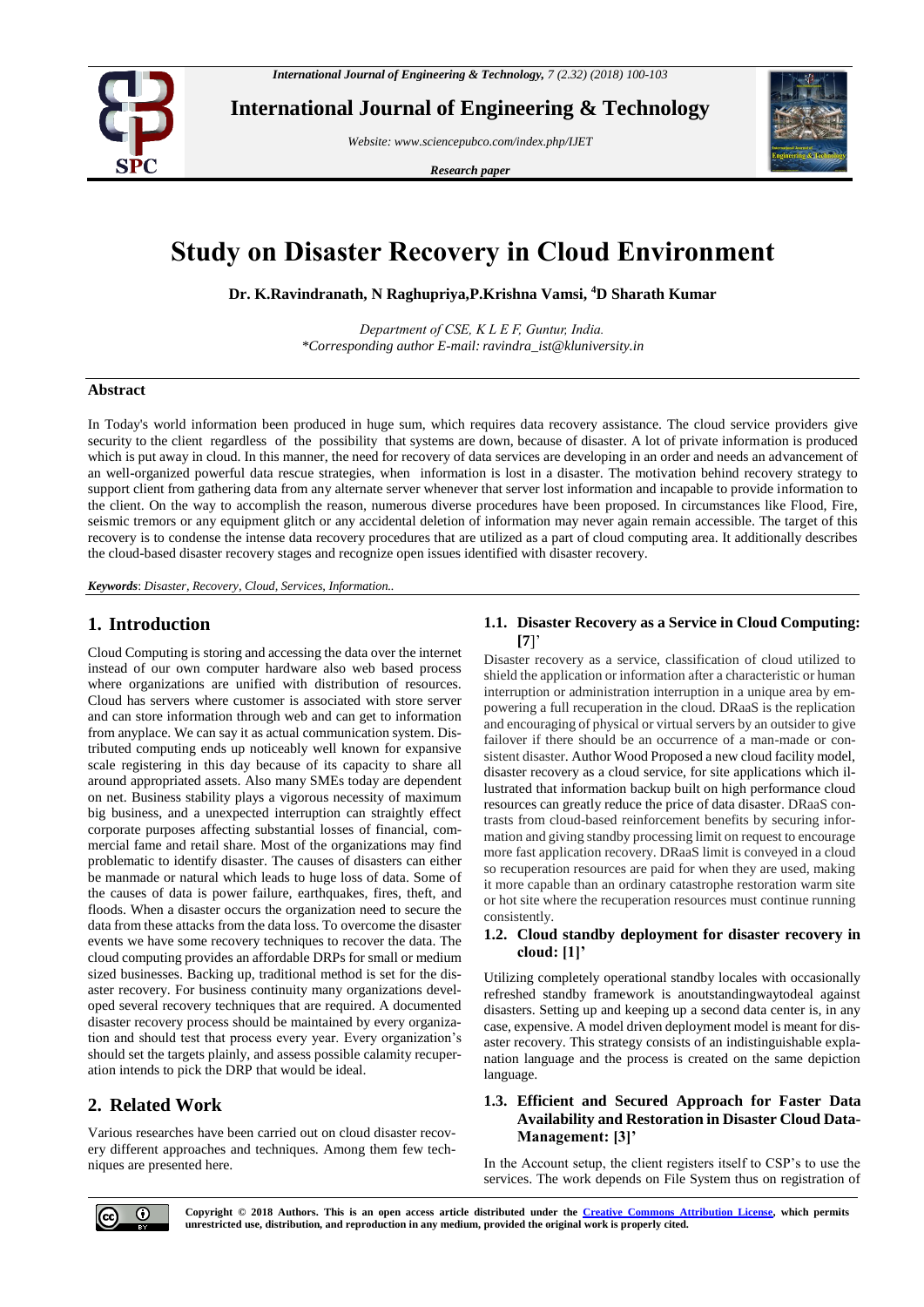three directories is made to fulfill. In data transferring stages the information transferred through the client it is encoded then shipped towards the bulk server. The data is formerly backup to the server where its again encrypted and put away in another protected index for managing disaster issues. In the Data downloading stage, when client needs the information it demands the server at thatpoint wheretwo cases, one the minute the information can be accessible formerly the demand through the clientsatisfied. One more case, whenever disaster happened then the rebuilding procedure happens through utilizing reinforcement. In this the client appeal is sent to alternate server and it reacts to the client immediately.

## **1.4. Back up and disaster recovery system for HDFS [2]'**

Torecoveryourinformationincaseofany disaster, you should first have your information periodicallymoveddownfromyour framework. Moving down of information shouldbepossiblethroughdifferentsystems and your decision will be founded on the RPO that will suit your business needs. However if your data is generally static with a low recurrence of changes, you can decide on periodic incremental backup.

## **1.5. Discovering Disaster Recovery Parameters in an Enterprise Application: [10]'**

Deals with unexpected disturbances that causes vast economic and fame damages to the administrations. This study is towards identifying parameters that impact the catastrophe recovery. These parameters are Controlling and Authorized necessities, Credentials of right set of shareholders, Disk storage construction and purpose of restoration direction of critical assistance and identifying parameters.

# **3. Traditional Disaster Recovery**

### **3.1. Tier 0: No offsite data**

Offsite is backup process, where we can secure data in the event of disaster in magnetic tapes, removable disks. No offsite data can be explained as the no disaster recovery strategy and no protected information. That means documents recovery might takes weeks besides can be unsuccessful.

#### **3.2. Tier 1: Backup with no host site**

Back up with no hot site means the data is backed up by offsite but not hot site. To get the data that is stored would take time. No redundant servers of their own time taken to progress towards trace and organize the administrations. The associations must be set up to acknowledge numerous days to weeks, yet the reinforcements are secured off-site. In any case, this level is undersupply of the frameworks for which to reestablish information.

#### **3.3. Tier 2: Data backup with hot site**

It means every association should preserve data standby servers as well as hot site. By having a hot reinforcement location we can run applications at standby servers when disaster occurs. This hot site backup determination results in the requirement to re-form some hours or days to recover information, but recovery period can be anticipated.

#### **3.4. Tier 3: Electronic vaulting**

As an alternative of backupphysicallylike tapes it offers technique called electronic vaulting, files are backed up and electrically transmitted to a secure storage location contains high-speed circuit communication, a few frame of channel expansion hardware and remote sites. As hot location reinforcement is costly it is way better to get to it by net through this electronic vault.

## **3.5. Tier 4: Point in time copies**

This type of solutions requires larger information exchange and quicker recovery than clients of inferior tiers. PIT means every association preserves and uses appropriate this holdup of critical information which is web reachable to backup site.

#### **3.6. Tier 5: Transaction integrity**

The businesses that use this type of solutions are consistency of data between the production data sites and the recovery data sites. Such that any records damage can be done. This transaction integrity performance relies on the application which is in use.

#### **3.7. Tier 6: Zero or near data loss**

BCP maintains the data concurrency industries by means of slight or no allowance intended for information loss and wants to bring back information to tenders in a fast way. It doesn't depend on the applications to provide data consistency. It requires disk mirroring and provides many synchronous in addition asynchronous results for the storage retailers. It depends on amount of data and also sort of information exist on tape.

## **3.8. Tier 7: Highly automated, business integrated solution**

It ensures consistency of data that which is agreed by minimal data loss solutions. It also provides the recovery of the appliance which is computerized and allows for renewal of systems such that applications becomes fast and consistent. In addition to that traditional data redundancy geographically, another method, requires data centers with well-equipped to stock data whenever it is backed up. For a faster recovery we need to organize some kind of hardware and software to geo-redundant localities to assure recovery time objective. Traditional recovery provides better RTO and RPO.

Virtualization ease the conventional disaster recovery through reducing the consistency by organizing the hardware arranged location which are used to recover. With virtualization, it can be possible to reduce the time needed to complete full restoration to lesser hours. The configuration of hardware on recovery spot must be identical to the primary place such that it can carry the entire traffic load by effected site. The RTO on virtual machine would be similar to the RTO on customary standby site configuration when the applications are booted from disasters.

# **4. Disaster Recovery Requirements**

When a disaster occurs the main key features for an effective cloud are RTO and RPO. These are the two main factors of a disaster recovery or for the protection of the data. Both lead to choose an optimal data backup plan for an enterprise. It provides basis to identify and analyze the strategies in recovery plans.

# **5. Recovery Point Objective**

The maximum period to recover the information after a disaster happens is called RPO. The necessity of this recovery point objective is that application data cant' be lost, also requires continuous synchronous replication. The acceptable data loss is allowed in some application, range sec to hours or a day. It recognizes the data that how much lost in the occurrence of disaster. The RPO is managed in such a method that how much the data is saved and backup. Daily offsite backups can sustain data failure locations with a week of loss of data. Every day offsite backup's reinforcements are better. Daily on-site backups sustain the production environment loss with a day loss of data. In addition to that replicating the transactions at the time of recovery after the loss of application. Hourly backups are enhanced.

A Network area storage or storage area network sustain damage of a distinct site excluding instances for records correction by no information loss. A grouped database can sustain the loss of specific storage devices without files loss. A database with multiple data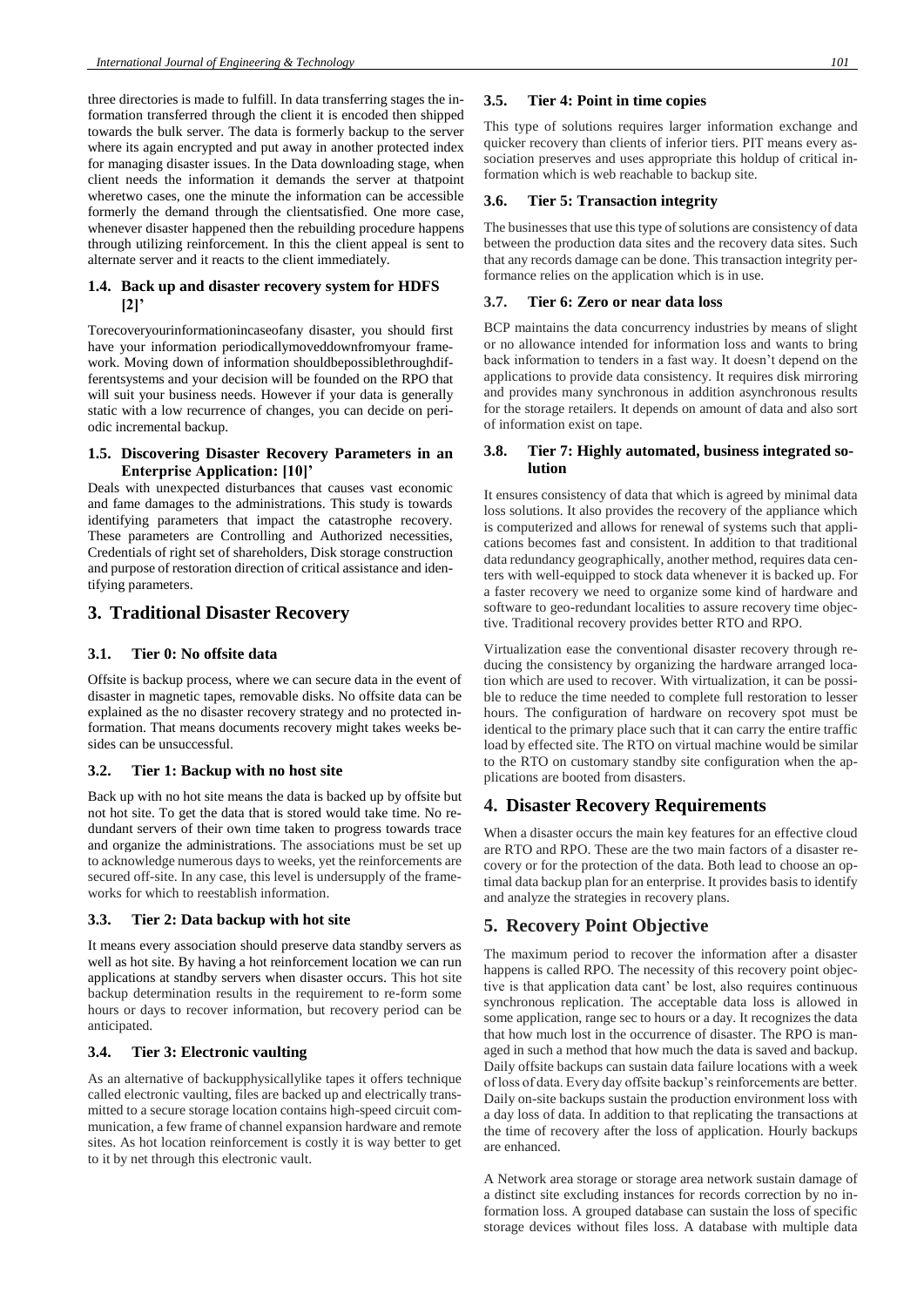hubs can sustain loss of some kind of separate data sites with no data loss.

# **6. Recovery Time Objective**

RTO is the time duration between disasters till restoration of service which may take days also includes the intrusion detection. It prepares the essential servers at backup sites which lead to prepare the system which is broken at the time of execution. It recognizes downtime how much it can be acceptable at the time of disaster. By using the synchronous replication of application we can increase the disaster recovery performance. DR should have five requirements to have an effective performance and have to reduce RPO and RTO, should have a slight consequence on the regular process. Application must be returned to a regular state. Must assurance privacy and confidentiality.

# **7. Disaster Recovery Plan**

Few components are executed for information reinforcement when disaster recuperation strategies are utilized. Backup locales can come from three distinctive sources like organizations master in providing disaster recuperation services, others areas claimed and operated by own organization and by a shared understanding with another organization to share information center offices in the occurrence of a disaster.

**Hot Backup Site:** It is very costly. Hot backup location works for the real time processes organizations. It acts like a secondary site to the primary. Here the loss of data is minimum such that we can restore the data.

**Cool backup site:** It is the least costly than hot back up site and don't include hardware deployment and doesn't take any back up. Before every operation is performed everything must be restored and delivered to the site.

**Warm backup site:** It is well equipped by hardware alignment arranged the secondary or backup location that established on the primary site.

DR in cloud is a cheaper service as compared to conventional disaster recuperation. It replicates physically or virtually and is flexible. Recovery strategies offer reliable for few working applications. It consists pre-fabricated selections for effective recovery surroundings counting security, system connectivity and server failover. Whenever disaster occurs we can back up and run applications on cloud till we get back up to main site.

Disaster recovery as a service which we can say free or pay on use offer. The construction of DRaaS is explained by three replicas:

**From Cloud**: when the essential application or information is in cloud and backup location is in reserved information center

**In cloud:** Both primary site and backup places present in cloud. **To cloud**: when the application lies in data center which is pf primary and backup or recovery location present in cloud.

The data is available to individual organization supervisor. Answers are pre-packaged services that deliver a standard DR. Failover to a cloud environment that you can buy on a pay-per-use basis with varying rates based upon your recovery point objective (RPO) and recovery time objective (RTO).

# **8. Challenges Encounter In Cloud Disaster Recovery**

## **8.1. Dependency**

This is one of the impediments of cloud where clients has no regulation or control over data and their system. This makes customer to depend on CSP's.

## **8.2. Cost**

The most important factor to choose DR as it is low cost. Cloud always provides cheaper way of mechanism at different cost.

## **8.3. Detection of failure**

FD impacts on the framework downtime. So it is basic to recognize and report detection at the earliest opportunity for a quick and right DR.

## **8.4. Security**

Disaster can be made by environment or human-made. Cyber terrorism is one of most human-made failures, can be refined because of some reasons.

## **8.5. Data Storage**

Increase in usage of cloud in market and business it is necessity to store vast quantity of information on cloud established storages. In order to gratify applications and assurance the security of data, computing has to distribute nevertheless storage needs to remain unified. Therefore storage single point of failure and information loss is one of the challenges to store data in cloud.

| <b>Challenges</b>                          | <b>Solutions</b>                                                           | <b>Techniques</b>                                                           |
|--------------------------------------------|----------------------------------------------------------------------------|-----------------------------------------------------------------------------|
| <b>Dependency</b>                          | Local backup                                                               | Using a Linux box at the<br>customer premises                               |
| Cost                                       | Scale up/down                                                              | Allocating resources to<br>high priority services.                          |
| <b>Failure prediction</b><br>and detection | Resource Management,<br><b>GRB</b> (Geographical<br>redundancy and backup) | Prediction and<br>replacement of risky<br>hardware<br>Using monitoring unit |
| <b>Security</b>                            | SDDB (secure distributed<br>data backup)                                   | Using encryption,<br>scrambling and shuffling<br>techniques                 |
| Data storage                               | <b>IPCS</b>                                                                | Using an inter private<br>cloud                                             |

# **9. Open Issues and Future Directions**

It explains about the properties, connected solutions and the systems that are introduced. Moreover, some problems need effort for DR mechanism in the cloud. Some open and connected problems are discussed below in this section.

#### **9.1. Maximizing Resource Utilization**

We know in cloud the services are pay for what you use and the resources must be available at any time when needed of DR services is less, since the disasters are scarce. Thus, the income and utilization of DR **Correlated Failures**

If a disaster is occurred in an area, leads to huge interruption of services and accordingly many customers approaches CSP to recover the data. In this context, the servers can't be able to handle the clients. One main task in this instance is how to allocate clients between servers in such a way that they can minimize correlated failure risk.